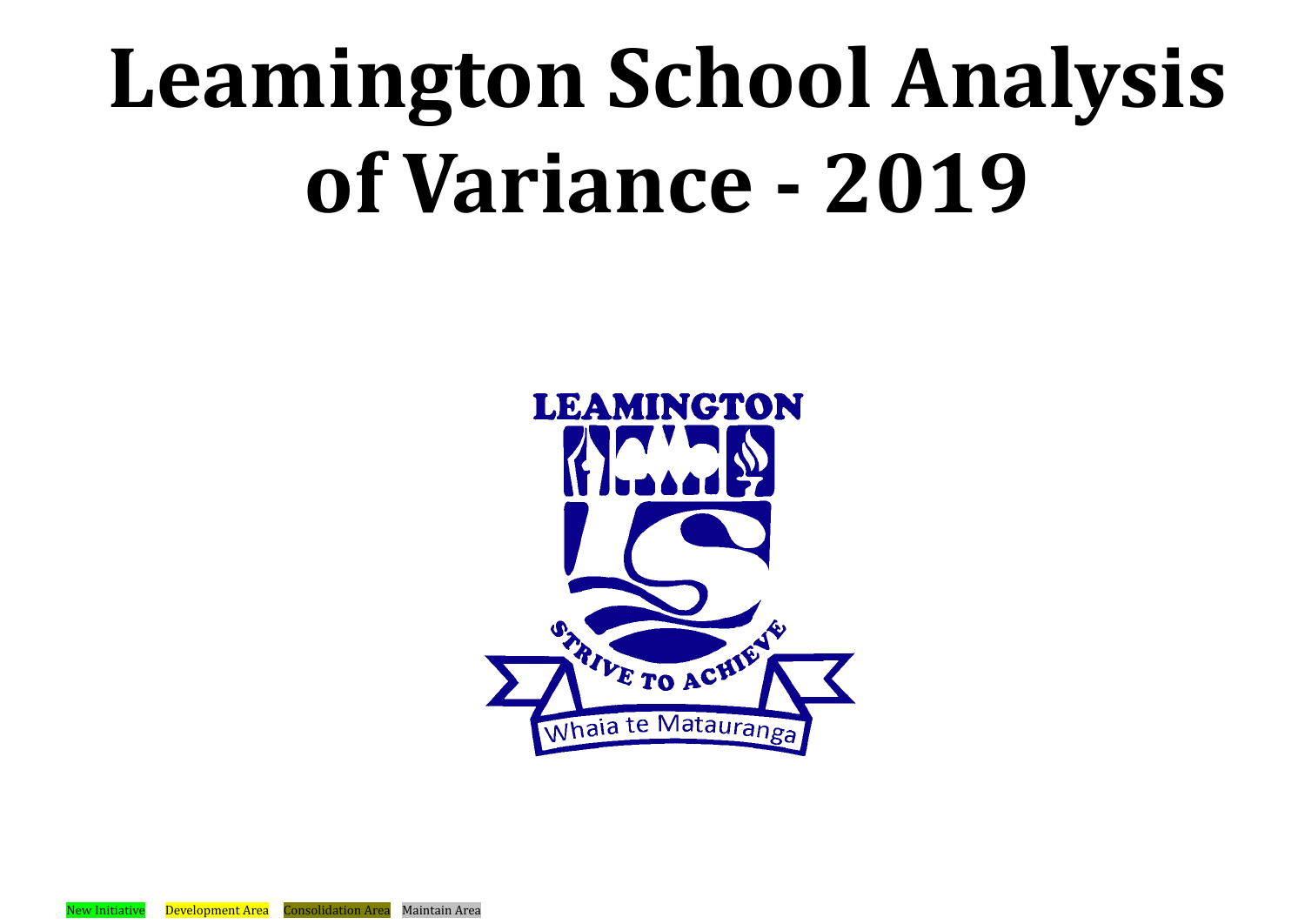### **[Initiatives specifically targeted at Using Achievement](#page-3-0) Data to raise achievement - Leesa - R [3](#page-3-0)**

Continue to monitor student achievement in literacy [and numeracy and target programmes appropriately,](#page-3-1) with a particular emphasis on:

[- Maori](#page-3-1)

### **[Initiatives specifically targeted at developing Pedagogy](#page-5-1) to enhance success as learners - Mike - R [5](#page-5-1)**

| - Boys                                                                                                                                                                                                                                                |           |
|-------------------------------------------------------------------------------------------------------------------------------------------------------------------------------------------------------------------------------------------------------|-----------|
| <b>Booster Groups</b>                                                                                                                                                                                                                                 |           |
| Effective use of assessment data                                                                                                                                                                                                                      |           |
| Linc Ed Implementation - Working with all stakeholders to ensure the roll out of Linc Ed exploits the potential of the tool to maximise effectiveness for teachers, administration, reporting to parents, assessment -<br>Paula - R                   |           |
| iatives specifically targeted at developing Pedagogy to enhance success as learners - Mike - R                                                                                                                                                        |           |
| Leveraging Digital Tools to enhance and extend learning opportunities - Leesa - R                                                                                                                                                                     |           |
| Leveraging "Learning through Play" to extend and enhance cognitively responsive learning opportunities - Paula - R                                                                                                                                    |           |
| Culturally Responsive Practice to leverage and harvest the cultural capital of each learner into their learning environment - Leesa - R                                                                                                               |           |
| Co- Teaching Pedagogy - Firm up shared Pedagogy across the school for key "noticeables" of effective practice across every learning environment - Who?                                                                                                |           |
|                                                                                                                                                                                                                                                       |           |
| Second Language Options - Leesa - R                                                                                                                                                                                                                   |           |
| Development of Outdoor learning areas - Mike - R                                                                                                                                                                                                      |           |
| iatives specifically targeted at developing people - Mike - R                                                                                                                                                                                         |           |
| Team health - Mike - R                                                                                                                                                                                                                                |           |
| Induction of new staff members - Leesa - R                                                                                                                                                                                                            |           |
| Coaching - Develop a team of coaches to support inquiry across the school - Mike - R                                                                                                                                                                  |           |
| PLIC - Mike                                                                                                                                                                                                                                           |           |
| iatives specifically designed to strengthen learning links with community - Mike - R                                                                                                                                                                  | <b>10</b> |
| Communication Strategy - Partnering with the invested Leamington Parental Community to help develop shared understanding of the things they would notice around Leamington School that does not match their<br>expectations or experiences - Mike - R | 10        |
| Cambridge Community of Learning - Mike - R                                                                                                                                                                                                            | 10        |
| BOT Communication with the Community                                                                                                                                                                                                                  | 11        |
| iatives specifically targeted at developing opportunities for children and families - Leesa - R                                                                                                                                                       | 12        |
| Head Lice                                                                                                                                                                                                                                             | 12        |
| Sports Co-ordinator                                                                                                                                                                                                                                   | 12        |
| Sport                                                                                                                                                                                                                                                 | 12        |
| Librarian                                                                                                                                                                                                                                             | 12        |
| <b>International Students</b>                                                                                                                                                                                                                         | 12        |
| iatives specifically targeted at essential school infrastructure and operations - Mike - R                                                                                                                                                            | 12        |
| Funky Kids Club                                                                                                                                                                                                                                       | 12        |
| <b>Banked Staffing</b>                                                                                                                                                                                                                                | 13        |
| Enrolment scheme                                                                                                                                                                                                                                      | 13        |
| <b>Property Development</b>                                                                                                                                                                                                                           | 13        |

### **[Initiatives specifically targeted at developing people](#page-13-0) - Mike - R [9](#page-13-0)**

### **[Initiatives specifically designed to strengthen learning](#page-15-0) links with community - Mike - R [10](#page-15-0)**

## **[Initiatives specifically targeted at developing opportunities](#page-17-0) for children and families - Leesa - R [12](#page-17-0)**

### **[Initiatives specifically targeted at essential school](#page-17-6) infrastructure and operations - Mike - R [12](#page-17-6)**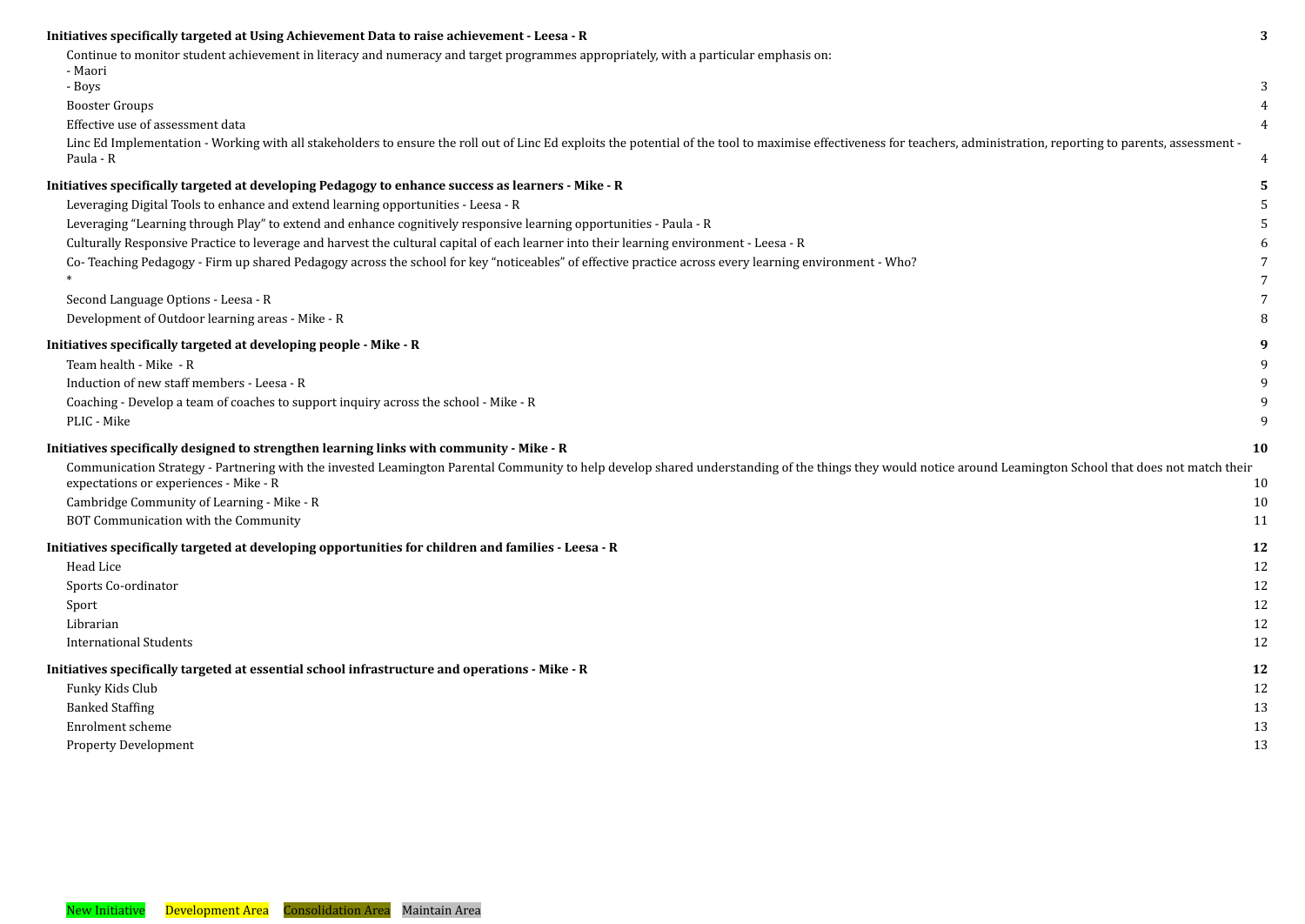| <b>Background</b><br>Area<br>-- - - - | <b>Focus Areas / Things wanting to achieve</b><br>Development Area<br><b>New Initiative</b><br><b>Consolidation Area</b><br><b>Maintain Area</b><br>2020 2021<br>2019<br>_________<br>$\sim$ $\sim$ $\sim$ $\sim$ $\sim$ |  |  |  | Who?<br>. |
|---------------------------------------|--------------------------------------------------------------------------------------------------------------------------------------------------------------------------------------------------------------------------|--|--|--|-----------|
|---------------------------------------|--------------------------------------------------------------------------------------------------------------------------------------------------------------------------------------------------------------------------|--|--|--|-----------|

- R = Responsible = The person who performs the work or oversees the completion of the work. There must be one "R" on every row, no more and no less. "R" is the only letter that must appear for each task.
- A = Accountable = The person ultimately accountable for the work or decision being made. Use this letter where appropriate, but not to excess only when a key decision or task is at hand. There can be from zero to **one "A's" for each task, but no more than one.**
- C = Contribute = anyone with the ability to contribute proactively to support the team or task. It includes all the people who touch a particular process or issue. This includes to collaborate when needed.
- I = Informed = Anyone who must be informed when a decision is made or work is completed. There can be as many "I's" as are appropriate in each row.

| Who? | When reporting to BOT /                                                                                        |
|------|----------------------------------------------------------------------------------------------------------------|
|      | <b>Outcome</b>                                                                                                 |
|      | (Person with Responsibility<br>reports to the BOT and is<br>responsible for completing<br>annual plan outcome) |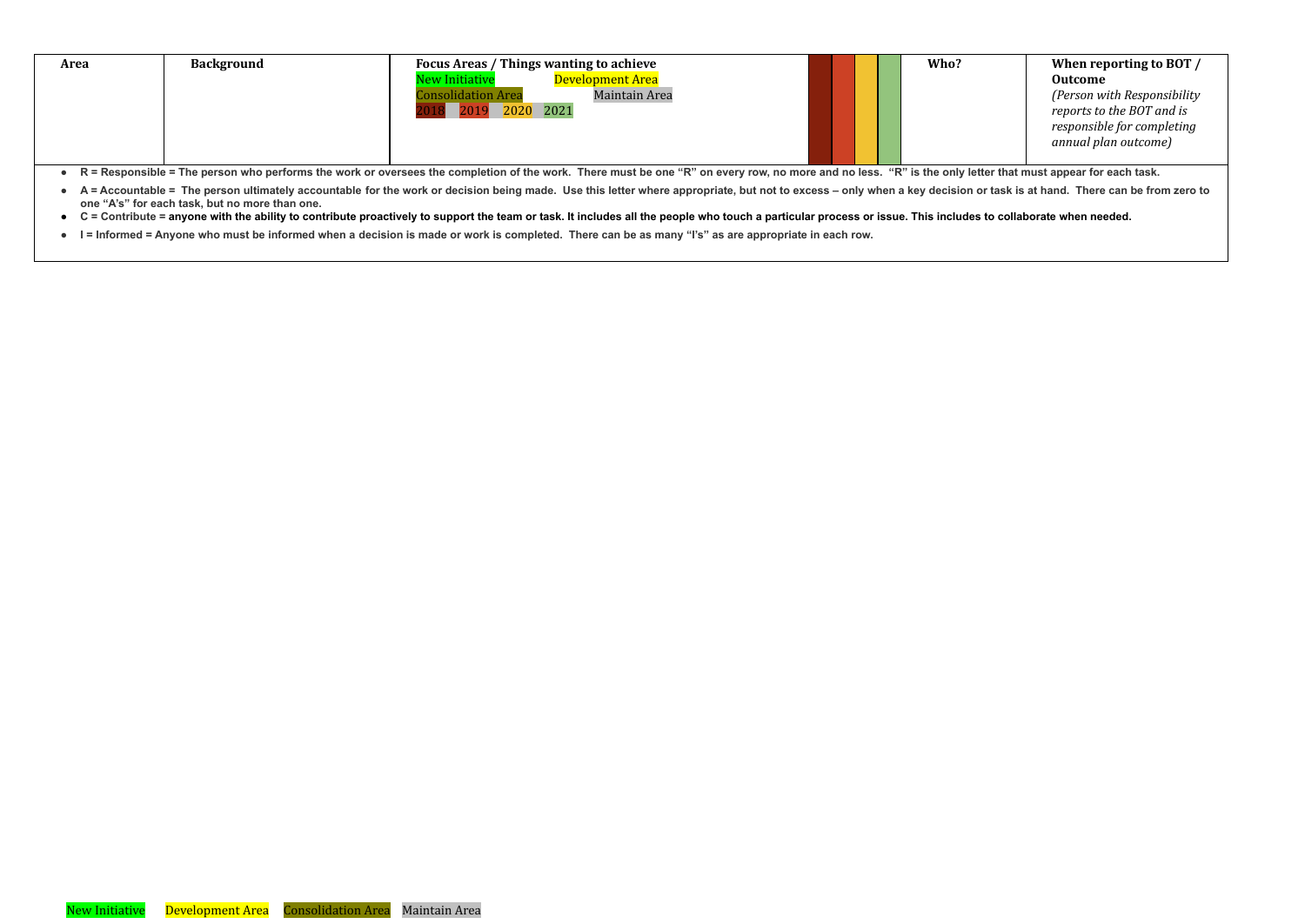<span id="page-3-1"></span><span id="page-3-0"></span>

| 1. Complete. Linc Ed has allowed us to refine our way to understand<br>way. This has brought complications in changing assessment / dat<br>looking at is as accurate as possible. The tension between the data<br>indicators through summative practices continues to cause discuss<br>out the data to inform practice for tomorrow and identify shifts in<br>practices evolve.<br>2. Complete / ongoing. As above, we are now diving into the learner<br>providing more targeted support in this area.<br>3. Complete. The work we are doing with Emotional Intelligence and<br>resilience is changing the way we work with many children. We ha<br>emotions living just below the surface than we expected - for both<br>creating reliable metrics, but our plan to extend this work into 202<br>see this work expand.<br>4. Complete. The Understanding our Children document that we con<br>metrics, but the connection of if the things we are capturing are pre<br>information is interesting to collect, but we will think about if the t<br>useful for the children or are we better to put our focus elsewhere.<br>Metrics of Impact. Complete.<br><b>Progress per Term</b><br>End Term 1<br>End Term 2<br>End Term 3<br>End Term 4<br><b>Academic Goals</b><br>90%<br>76%<br>70%<br>65%<br><b>Leamington</b><br>70%<br>88%<br>70%<br>85%<br><b>Learner Goal</b><br>60%<br>86%<br>88%<br><b>Year 6 Reading</b><br>78%<br>77%<br>78%<br><b>Year 6 Writing</b><br>57%<br>40%<br>95%<br>Year 6 Maths<br>78%<br>84%<br>93%<br>6. On going - other pieces of work took much longer to complete than<br>formal database in this area. |
|------------------------------------------------------------------------------------------------------------------------------------------------------------------------------------------------------------------------------------------------------------------------------------------------------------------------------------------------------------------------------------------------------------------------------------------------------------------------------------------------------------------------------------------------------------------------------------------------------------------------------------------------------------------------------------------------------------------------------------------------------------------------------------------------------------------------------------------------------------------------------------------------------------------------------------------------------------------------------------------------------------------------------------------------------------------------------------------------------------------------------------------------------------------------------------------------------------------------------------------------------------------------------------------------------------------------------------------------------------------------------------------------------------------------------------------------------------------------------------------------------------------------------------------------------------------------------------------------------------------------------------------|
|                                                                                                                                                                                                                                                                                                                                                                                                                                                                                                                                                                                                                                                                                                                                                                                                                                                                                                                                                                                                                                                                                                                                                                                                                                                                                                                                                                                                                                                                                                                                                                                                                                          |



ence and competence with those children involved in

<span id="page-3-2"></span>

| <b>Booster Groups</b> | 1. Continue the effective implementation of booster group program<br>in numeracy. | 1. Complete. We continue to see strong results in both confider |
|-----------------------|-----------------------------------------------------------------------------------|-----------------------------------------------------------------|
| New Initiative        | <b>Development Area</b> Consolidation Area<br>Maintain Area                       |                                                                 |

nd progress and collect data in a more organic data collection habits to ensure the data we are lata being iterative of lead indicators vs lag ussion. However, the ways that we can easily pull in success continues to grow as our assessment

er goals that children are wrestling with and

nd supporting children to grow emotional the value is far more unsettled. oth adults and children. We have not got so far as  $2020$  to include all children across all classes will  $\overline{\phantom{a}}$ 

complete at the start of the year provides useful predictive or reflective is unclear. This ing time we put into it provides insights that are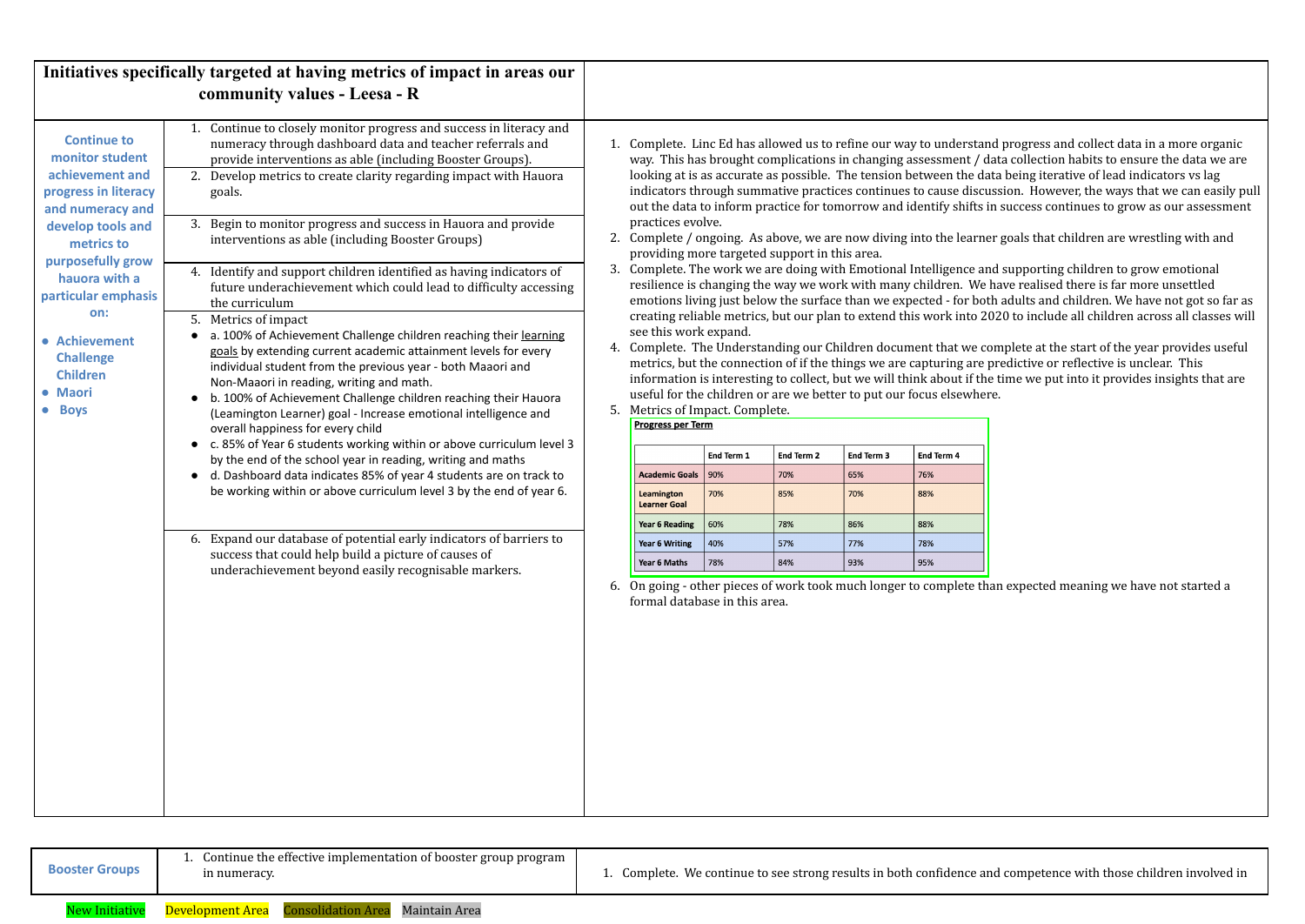| 2. Expand the implementation of the numeracy booster group<br>program into literacy.<br>3. Use data to monitor the ongoing effectiveness of the booster<br>group program.<br>4. Make a recommendation to the BOT about the continuation of<br>the booster group program into future based on data and budget<br>recommendations. | Math Booster groups through information regularly reported to the BOT.<br>Complete. We were only able to extend this into Term 1 and 2 due to stat<br>pointed to times of the day and week that were more useful than others t<br>Complete. Reports to the BOT through the year indicate the impact of the<br>Complete. In 2020 we are able to provide both Math and Literacy booster<br>economies of scale of a larger school.<br>5. Incomplete. We have not got to this part yet to accurately monitor progre<br>are the metrics we want to monitor. |
|----------------------------------------------------------------------------------------------------------------------------------------------------------------------------------------------------------------------------------------------------------------------------------------------------------------------------------|--------------------------------------------------------------------------------------------------------------------------------------------------------------------------------------------------------------------------------------------------------------------------------------------------------------------------------------------------------------------------------------------------------------------------------------------------------------------------------------------------------------------------------------------------------|
| 5. Longitudinal data collected on students who are involved in<br>Booster groups to monitor their progress over time to help better<br>understand their progress post intervention.                                                                                                                                              |                                                                                                                                                                                                                                                                                                                                                                                                                                                                                                                                                        |

<span id="page-4-0"></span>

| <b>Effective use of</b><br><b>impact metrics</b> | Use assessment map to spread assessment over year<br>2. Redevelop assessment analysis tool to support teaching that<br>identifies hutches, next steps and impact of interventions for<br>class, team and achievement challenge students<br>3. Teachers involved in analysis of impact metrics and identifying<br>next steps for individual and collective impact | - 3 Complete and ongoing. Work continues on this to find the be<br>have maximum subsequence impact to inform the next steps. Cr<br>that within a few weeks the assessment is initiated through to fu<br>classroom. |
|--------------------------------------------------|------------------------------------------------------------------------------------------------------------------------------------------------------------------------------------------------------------------------------------------------------------------------------------------------------------------------------------------------------------------|--------------------------------------------------------------------------------------------------------------------------------------------------------------------------------------------------------------------|
|--------------------------------------------------|------------------------------------------------------------------------------------------------------------------------------------------------------------------------------------------------------------------------------------------------------------------------------------------------------------------------------------------------------------------|--------------------------------------------------------------------------------------------------------------------------------------------------------------------------------------------------------------------|

1. e to staffing implications. The lessons learnt others to maximise impact. act of these programs and the barriers. booster groups. This is in a large part due to the

r progress over several years, nor agreed what

est times of the year to complete assessments to reating a life cycle of each assessment item so ully analysed and new understanding alive in the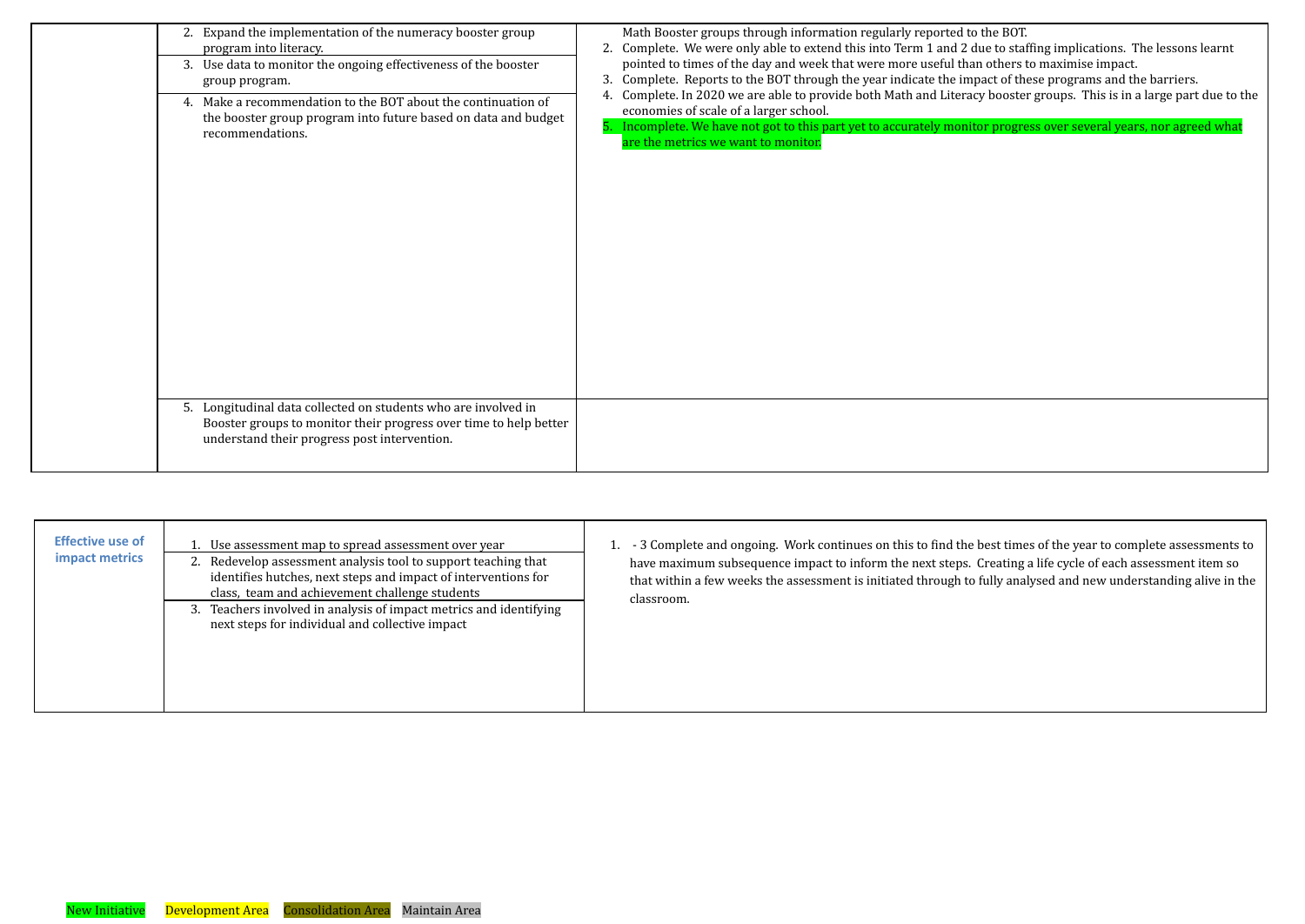<span id="page-5-1"></span><span id="page-5-0"></span>

|                                                                                                                                           | Linc Ed Implementation - Working with all stakeholders to ensure the roll out of Linc Ed exploits the potential of the tool to maximise effectiveness for teachers, administration, reporting to parents,<br>assessment - Leesa - R |
|-------------------------------------------------------------------------------------------------------------------------------------------|-------------------------------------------------------------------------------------------------------------------------------------------------------------------------------------------------------------------------------------|
| 1. Implement Linc Ed Student management system across the<br>school to better support student learning through progress and<br>assessment | 1. Complete / ongoing                                                                                                                                                                                                               |
| 2. Teachers upskilled with how to use the tool to its potential                                                                           | 2. Complete / ongoing                                                                                                                                                                                                               |
| 3. Scales and progressions set up within the tool to match<br>Leamington learning expectations                                            | Complete / ongoing                                                                                                                                                                                                                  |
| 4. Reporting to Parents component tested                                                                                                  | Complete / ongoing                                                                                                                                                                                                                  |

| ers, administration, reporting to parents, |
|--------------------------------------------|
|                                            |
|                                            |
|                                            |
|                                            |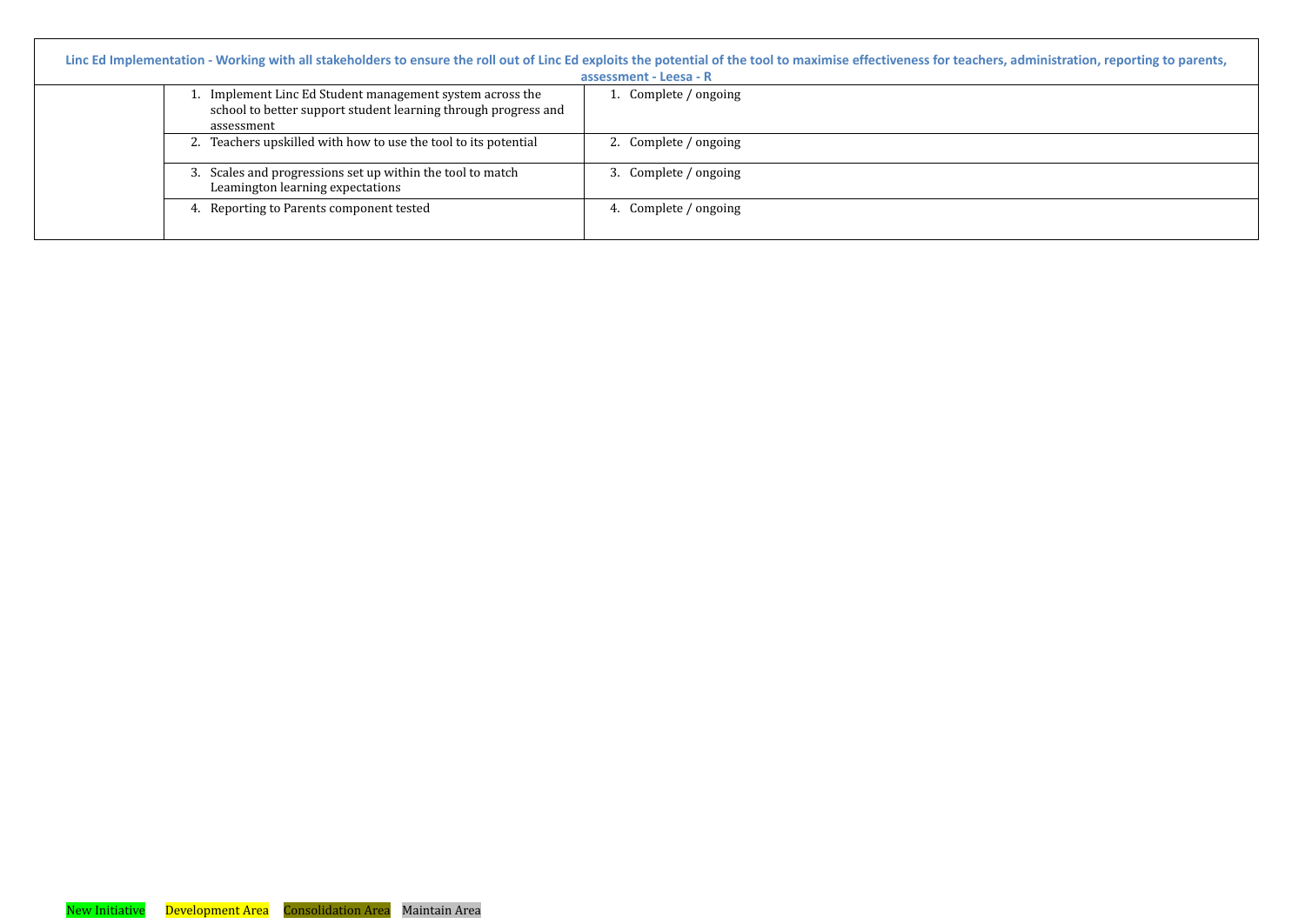# Initiatives specifically targeted at developing Pedagogy to enhance success as learners - Leesa/Mel/Tonia-R

<span id="page-6-0"></span>

| Leveraging Task Design to enhance and extend learning opportunities - Christy - R                                                                                                                                                                                                                                              |                                                                                                                                                                                                                                                                                                                                                                                                         |
|--------------------------------------------------------------------------------------------------------------------------------------------------------------------------------------------------------------------------------------------------------------------------------------------------------------------------------|---------------------------------------------------------------------------------------------------------------------------------------------------------------------------------------------------------------------------------------------------------------------------------------------------------------------------------------------------------------------------------------------------------|
| Develop a shared vision, understanding and action plan of the<br>function and its noticeable impact for the learner.                                                                                                                                                                                                           | Complete. Action plans for the year were developed and implemented. Some areas took longer than expected. A<br>literature base now grounds each piece of work and strategies that make a difference articulated. Moving<br>forward the integration and coherence of each piece of work to realise a melody of strategies to make a difference<br>will pull each area from segments to parts of a whole. |
| Focus group established to harness the talents of teachers, capture<br>best practice in literature and develop tools for mobilising practice<br>across the school to support task design<br>Focus group road map continually updated to reflect the direction of                                                               |                                                                                                                                                                                                                                                                                                                                                                                                         |
| the school / pedagogy developments / technology developments and<br>strengthen cohesion across the school with other Focus group areas<br>Upskilling of all teachers across the school to focus on authentic,<br>engaging task design within the three broad pedagogical approaches<br>and 6 "C"s in curriculum implementation |                                                                                                                                                                                                                                                                                                                                                                                                         |
| Meet as a group regularly to share effective practise and new<br>learnings<br>Partner with parents to educate and up skill to have an                                                                                                                                                                                          |                                                                                                                                                                                                                                                                                                                                                                                                         |
| understanding of the impact for future learning.                                                                                                                                                                                                                                                                               |                                                                                                                                                                                                                                                                                                                                                                                                         |
| Involvement in Te Puna o Kemureti to mobilise practice across the<br>community and harness practice to strengthen Task Design within<br>Leamington.                                                                                                                                                                            |                                                                                                                                                                                                                                                                                                                                                                                                         |
| Use the Possibilities of Practice tool to support the work of the focus<br>group                                                                                                                                                                                                                                               |                                                                                                                                                                                                                                                                                                                                                                                                         |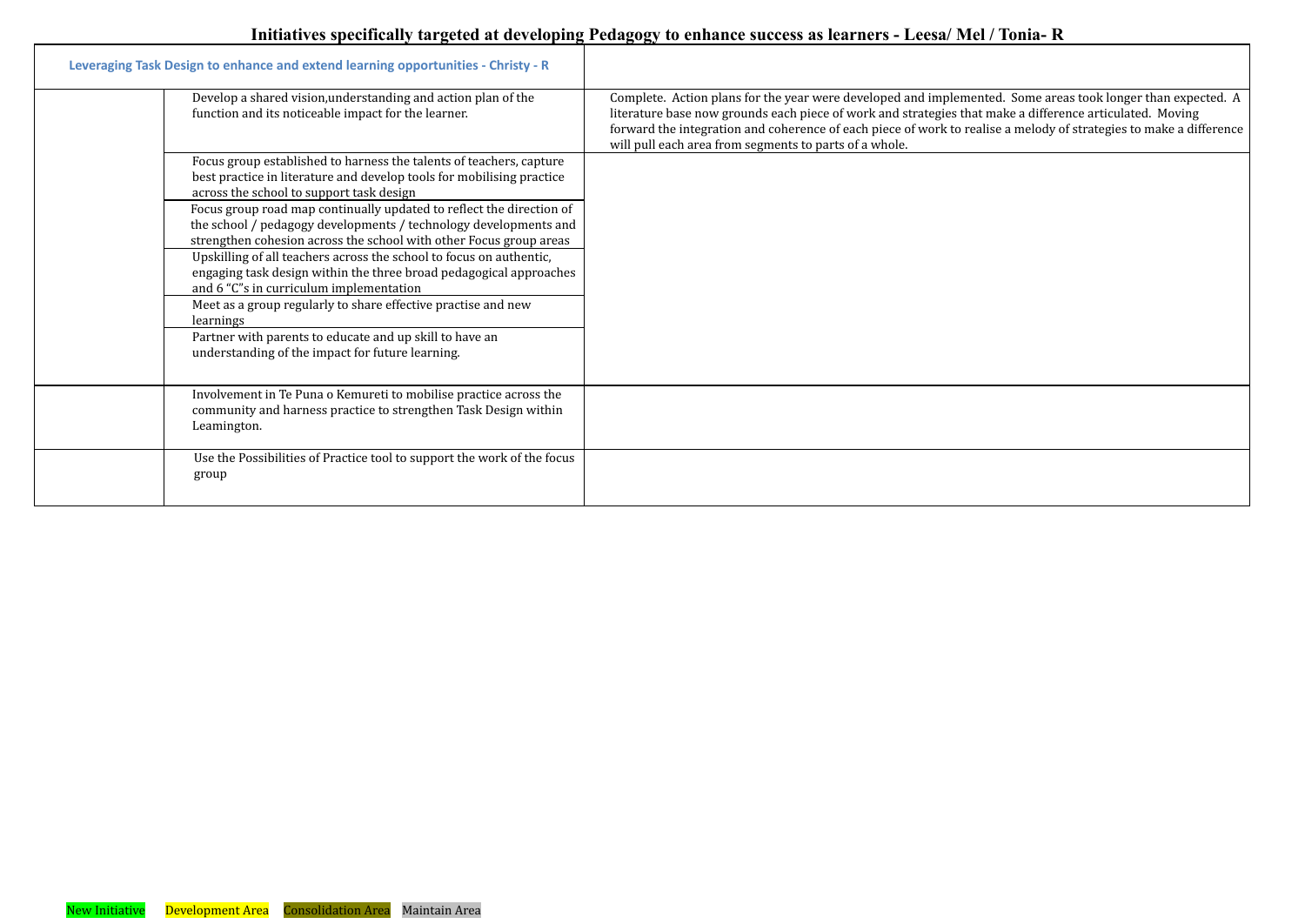<span id="page-7-0"></span>

| Leveraging cognitively responsive and developmental learning opportunities - Arie and Raewyn - R                                                                                                                                          |                                                                                                                                                                                                                                                           |
|-------------------------------------------------------------------------------------------------------------------------------------------------------------------------------------------------------------------------------------------|-----------------------------------------------------------------------------------------------------------------------------------------------------------------------------------------------------------------------------------------------------------|
| Develop a shared vision, understanding and action plan of the<br>function and its noticeable impact for the learner.                                                                                                                      |                                                                                                                                                                                                                                                           |
| Focus group established to harness the talents of teachers, capture<br>best practice in literature and develop tools for mobilising practice<br>across the school to support cognitively responsive practice.                             | Complete. Action plans for the year were developed and<br>implemented. Some areas took longer than expected. A literature<br>base now grounds each piece of work and strategies that make a<br>difference articulated. Moving forward the integration and |
| Focus group road map continually updated to reflect the direction of<br>the school / pedagogy developments / understanding of cognitively<br>responsive practice to strengthen cohesion across the school with<br>other Focus group areas | coherence of each piece of work to realise a melody of strategies to<br>make a difference will pull each area from segments to parts of a<br>whole.                                                                                                       |
| Upskilling of all teachers across the school to strengthen cognitively<br>responsive practice within the three broad pedagogical approaches<br>in curriculum implementation                                                               |                                                                                                                                                                                                                                                           |
| Meet as a group regularly to share effective practise and new<br>learnings                                                                                                                                                                |                                                                                                                                                                                                                                                           |
| Partner with parents to educate and up skill to have an<br>understanding of the impact for future learning.                                                                                                                               |                                                                                                                                                                                                                                                           |
| Involvement in Te Puna o Kemureti to mobilise practice across the<br>community and harness practice to strengthen Cognitively<br>responsive practice within Leamington.                                                                   |                                                                                                                                                                                                                                                           |
| Use the Possibilities of Practice tool to support the work of the focus<br>group                                                                                                                                                          |                                                                                                                                                                                                                                                           |
| Develop a plan to systematically develop a resource base to support<br>cognitively appropriate experiences i.e. play, passion projects,<br>makerspace etc.                                                                                |                                                                                                                                                                                                                                                           |

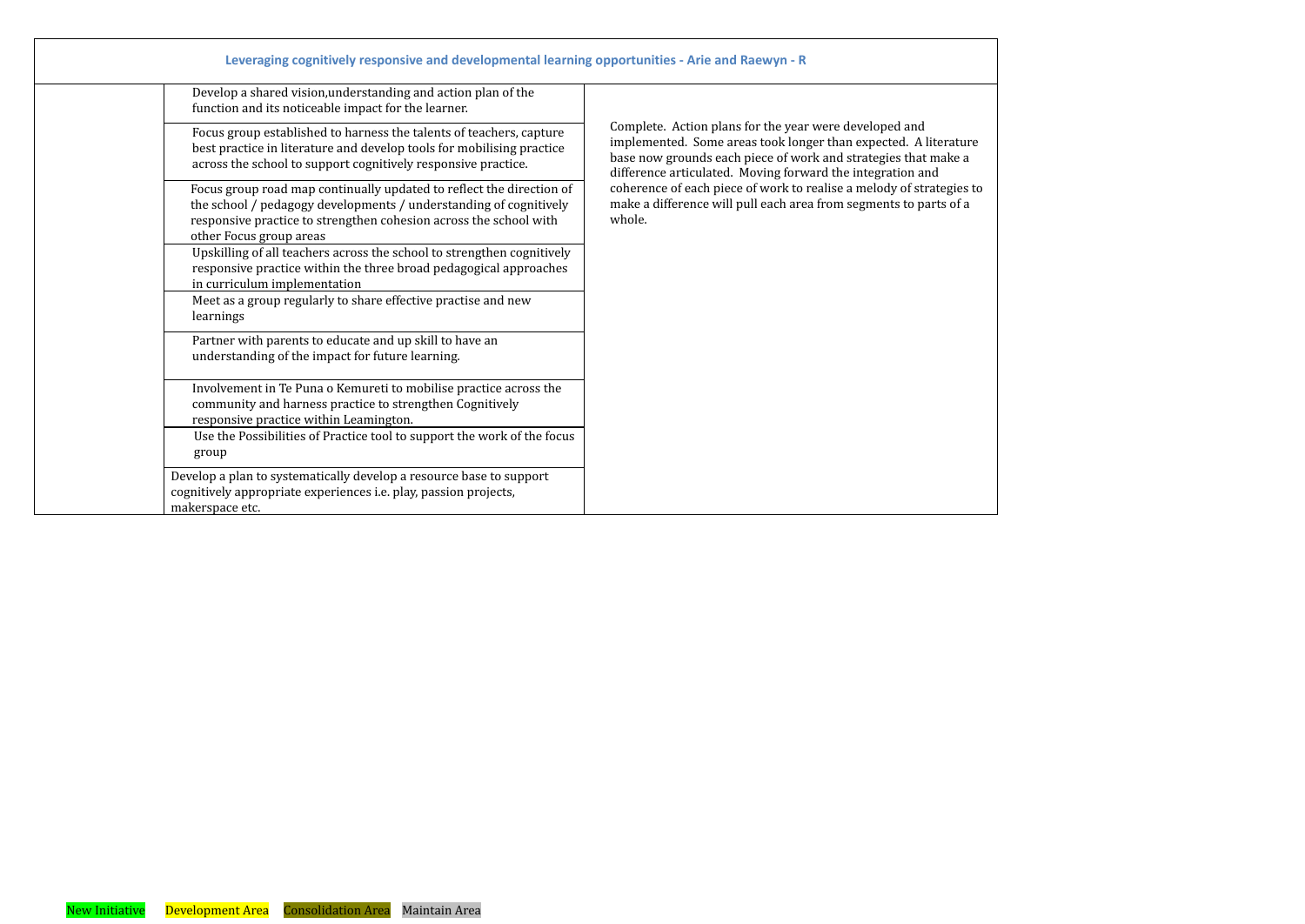<span id="page-8-0"></span>

|                                   | Culturally Responsive Practice to leverage and harvest the cultural capital of each learner<br>into their learning environment - Kyla - R                                                                                                                                                                                                                                                                                                                                                                                                                                                                                                |                                                                                                                                                                                                                                                                   |
|-----------------------------------|------------------------------------------------------------------------------------------------------------------------------------------------------------------------------------------------------------------------------------------------------------------------------------------------------------------------------------------------------------------------------------------------------------------------------------------------------------------------------------------------------------------------------------------------------------------------------------------------------------------------------------------|-------------------------------------------------------------------------------------------------------------------------------------------------------------------------------------------------------------------------------------------------------------------|
| Culturally<br>Responsive practice | Develop a shared vision, understanding and action plan of the<br>function and its noticeable impact for the learner.                                                                                                                                                                                                                                                                                                                                                                                                                                                                                                                     |                                                                                                                                                                                                                                                                   |
|                                   | Focus group established to harness the talents of teachers, capture<br>best practice in literature and develop tools for mobilising practice<br>across the school to support culturally responsive practice.<br>Focus group road map continually updated to reflect the direction of<br>the school / pedagogy developments / understanding of cognitively<br>responsive practice to strengthen cohesion across the school with<br>other Focus group areas<br>Upskilling of all teachers across the school to strengthen cognitively<br>responsive practice within the three broad pedagogical approaches<br>in curriculum implementation | Complete. Action plans for the ye<br>expected. A literature base now g<br>articulated. Moving forward the i<br>strategies to make a difference wi<br>A significant development has been<br>Ao Maaori more visale within our<br>group within the school to drive k |
|                                   | Meet as a group regularly to share effective practise and new<br>learnings<br>Partner with parents to educate and up skill to have an<br>understanding of the impact for future learning.                                                                                                                                                                                                                                                                                                                                                                                                                                                |                                                                                                                                                                                                                                                                   |
|                                   | Involvement in Te Puna o Kemureti to mobilise practice across the<br>community and harness practice to strengthen Culturally<br>Responsive practice within Leamington.                                                                                                                                                                                                                                                                                                                                                                                                                                                                   |                                                                                                                                                                                                                                                                   |
|                                   | Use the Possibilities of Practice tool to support the work of the focus<br>group                                                                                                                                                                                                                                                                                                                                                                                                                                                                                                                                                         |                                                                                                                                                                                                                                                                   |
|                                   | Develop a plan to systematically develop a resource base to support<br>cognitively appropriate experiences <i>i.e.</i> play, passion projects,<br>makerspace etc.                                                                                                                                                                                                                                                                                                                                                                                                                                                                        |                                                                                                                                                                                                                                                                   |
|                                   | Continue to enhance and strengthen links between the school and<br>Maungatautari Marae and / or the Community Marae through our<br>Kaumatua.                                                                                                                                                                                                                                                                                                                                                                                                                                                                                             |                                                                                                                                                                                                                                                                   |
|                                   | Maintaining the culture of the school to allow local tikanga and kawa<br>to be part of what we do, who we are.                                                                                                                                                                                                                                                                                                                                                                                                                                                                                                                           |                                                                                                                                                                                                                                                                   |
|                                   | Extend tikanga and verbal and visual te reo Maaori, across the<br>school through an integrated and authentic learning experience<br>approach.                                                                                                                                                                                                                                                                                                                                                                                                                                                                                            |                                                                                                                                                                                                                                                                   |
|                                   | Upskilling teachers on the principles of the Treaty of Waitangi and<br>its impact on educational experiences within our school<br>environment as well as the community and across schools.                                                                                                                                                                                                                                                                                                                                                                                                                                               |                                                                                                                                                                                                                                                                   |
|                                   | Maintaining and further developing staff understanding of key<br>documents such as Ka Hikatia, Tataiako and Mana Tu, Mana Ora<br>(areas of Maori Giftedness.)                                                                                                                                                                                                                                                                                                                                                                                                                                                                            |                                                                                                                                                                                                                                                                   |
|                                   | Further develop practices (teacher efficacy) that strengthens deep<br>knowledge of individual students, their whanau and wider<br>community members.                                                                                                                                                                                                                                                                                                                                                                                                                                                                                     |                                                                                                                                                                                                                                                                   |

ear were developed and implemented. Some areas took longer than grounds each piece of work and strategies that make a difference integration and coherence of each piece of work to realise a melody of  $\tilde{\textbf{r}}$ ill pull each area from segments to parts of a whole.

een the exploration of a Reo Rua class within leamington and how to bring Te r setting. This is seeing the re-establishment of a mana whenua whaanau key poutama.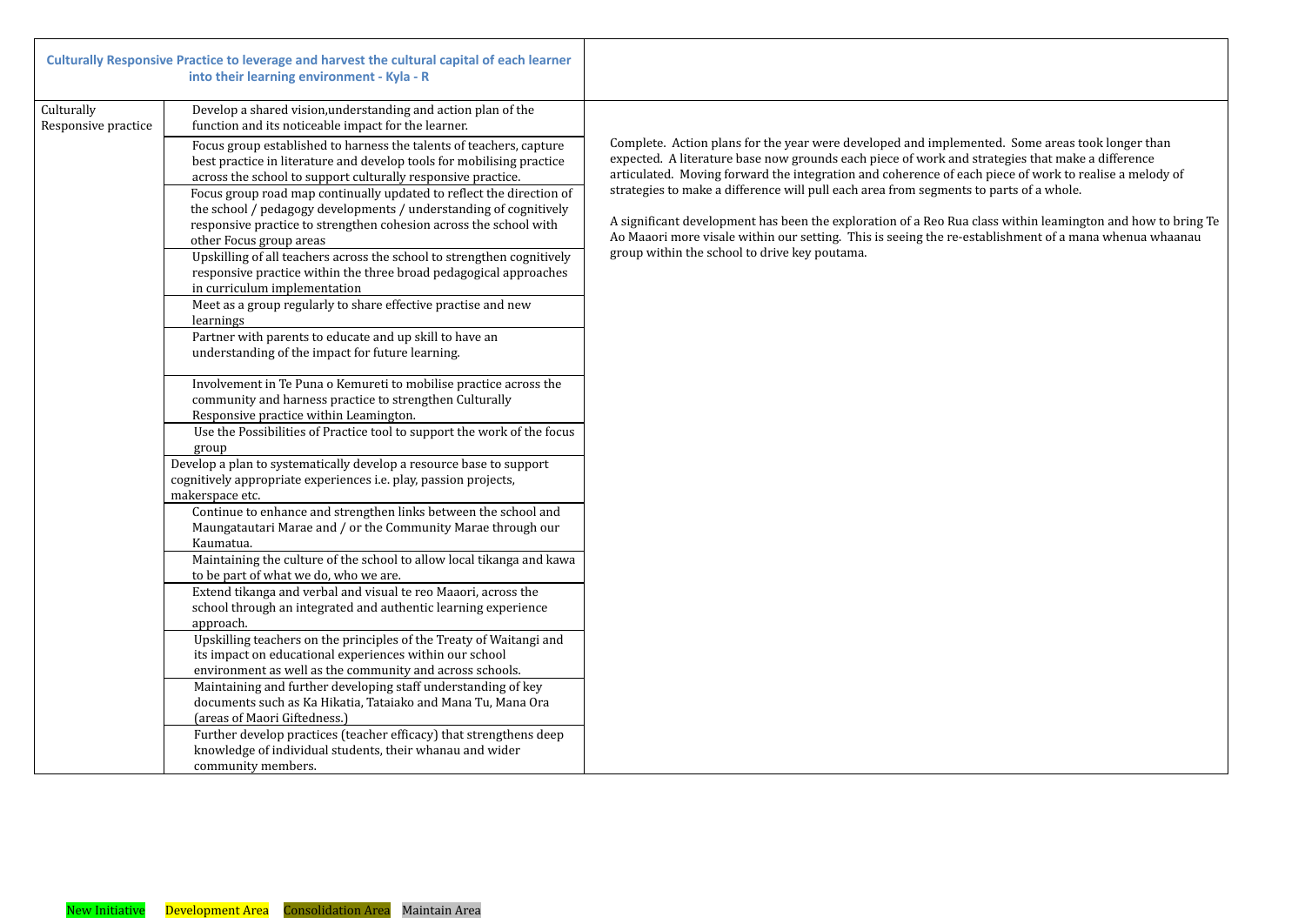| Leveraging Teaching as Inquiry to enhance and extend learning opportunities - Christy - R                                                                                                                                                                                                                                                                                                                                                                                                                                                                                                                                                                                                                                                                                                |                                                                                                                                                                                                                                                                                                                                                                                                         |
|------------------------------------------------------------------------------------------------------------------------------------------------------------------------------------------------------------------------------------------------------------------------------------------------------------------------------------------------------------------------------------------------------------------------------------------------------------------------------------------------------------------------------------------------------------------------------------------------------------------------------------------------------------------------------------------------------------------------------------------------------------------------------------------|---------------------------------------------------------------------------------------------------------------------------------------------------------------------------------------------------------------------------------------------------------------------------------------------------------------------------------------------------------------------------------------------------------|
| Develop a shared vision, understanding and action plan for the<br>revitalization of PLIC and its noticeable impact for the learner and<br>the teacher.<br>Focus group established to harness the talents of teachers, capture<br>best practice in literature and develop tools for mobilising practice<br>across the school to support inquiry.<br>Focus group road map continually updated to reflect the direction of<br>the school / pedagogy developments / teacher reflection and use<br>this to strengthen cohesion across the school with other Focus group<br>areas.<br>Redesign, refocus, creation of new tools in the PLIC process as<br>needed to strengthen our teaching as inquiry approach.<br>Meet as a group regularly to share effective practise and new<br>learnings. | Complete. Action plans for the year were developed and implemented. Some areas took longer than<br>expected. A literature base now grounds each piece of work and strategies that make a difference<br>articulated. Moving forward the integration and coherence of each piece of work to realise a melody of<br>strategies to make a difference will pull each area from segments to parts of a whole. |
| Involvement in Te Puna o Kemureti to mobilise practice across the<br>community and harness practice to strengthen Inquiry within<br>Leamington.                                                                                                                                                                                                                                                                                                                                                                                                                                                                                                                                                                                                                                          |                                                                                                                                                                                                                                                                                                                                                                                                         |
| Use the Possibilities of Practice tool to support the work of the focus<br>group.                                                                                                                                                                                                                                                                                                                                                                                                                                                                                                                                                                                                                                                                                                        |                                                                                                                                                                                                                                                                                                                                                                                                         |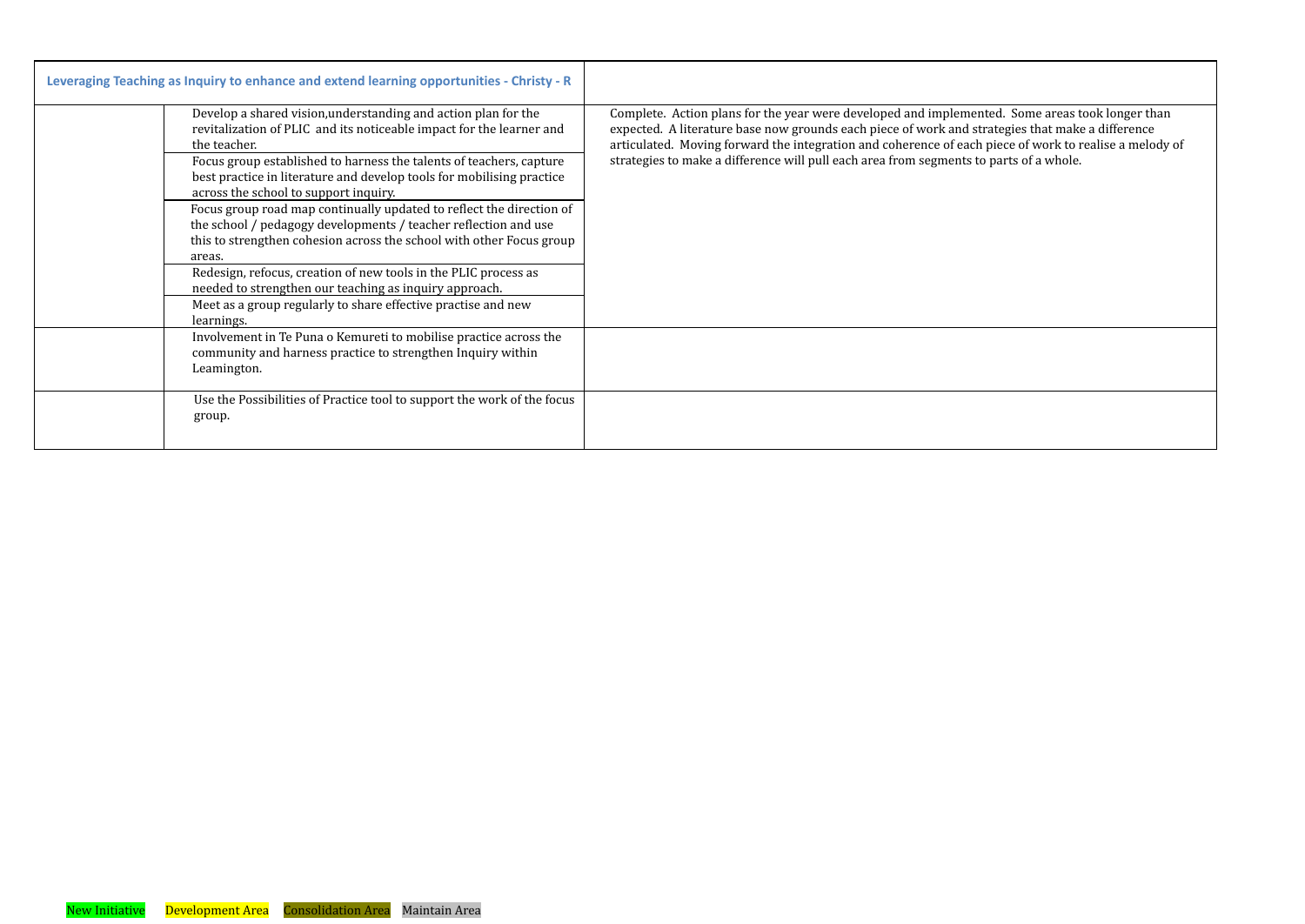| <b>Emotional Intelligence - Mel - R</b>                                                                                                                                                                                                                                                                                      |                                                                                                                                                                                                                         |
|------------------------------------------------------------------------------------------------------------------------------------------------------------------------------------------------------------------------------------------------------------------------------------------------------------------------------|-------------------------------------------------------------------------------------------------------------------------------------------------------------------------------------------------------------------------|
| Train teachers to use emotional intelligence tools and work with<br>children<br>Develop some metrics about growth in emotional intelligence<br>Make recommendations to the BOT about next steps with developing                                                                                                              | Complete. Action plans for the year were developed and implemented. Some areas took longer than expected.<br>A literature base now grounds each piece of work and strategies that make a difference articulated. Moving |
| and supporting emotional intelligence within the school<br>Work with parents to support their children as able<br>Work with teachers to allow them to better support the<br>development of emotional intelligence within classes<br>Provide feedback to Roache Martin and the school about the<br>emotional tools being used | forward the integration and coherence of each piece of work to realise a melody of strategies to make a<br>difference will pull each area from segments to parts of a whole.                                            |
| Develop a clear understanding of resilience to share with the<br>community and metrics of noticeables                                                                                                                                                                                                                        |                                                                                                                                                                                                                         |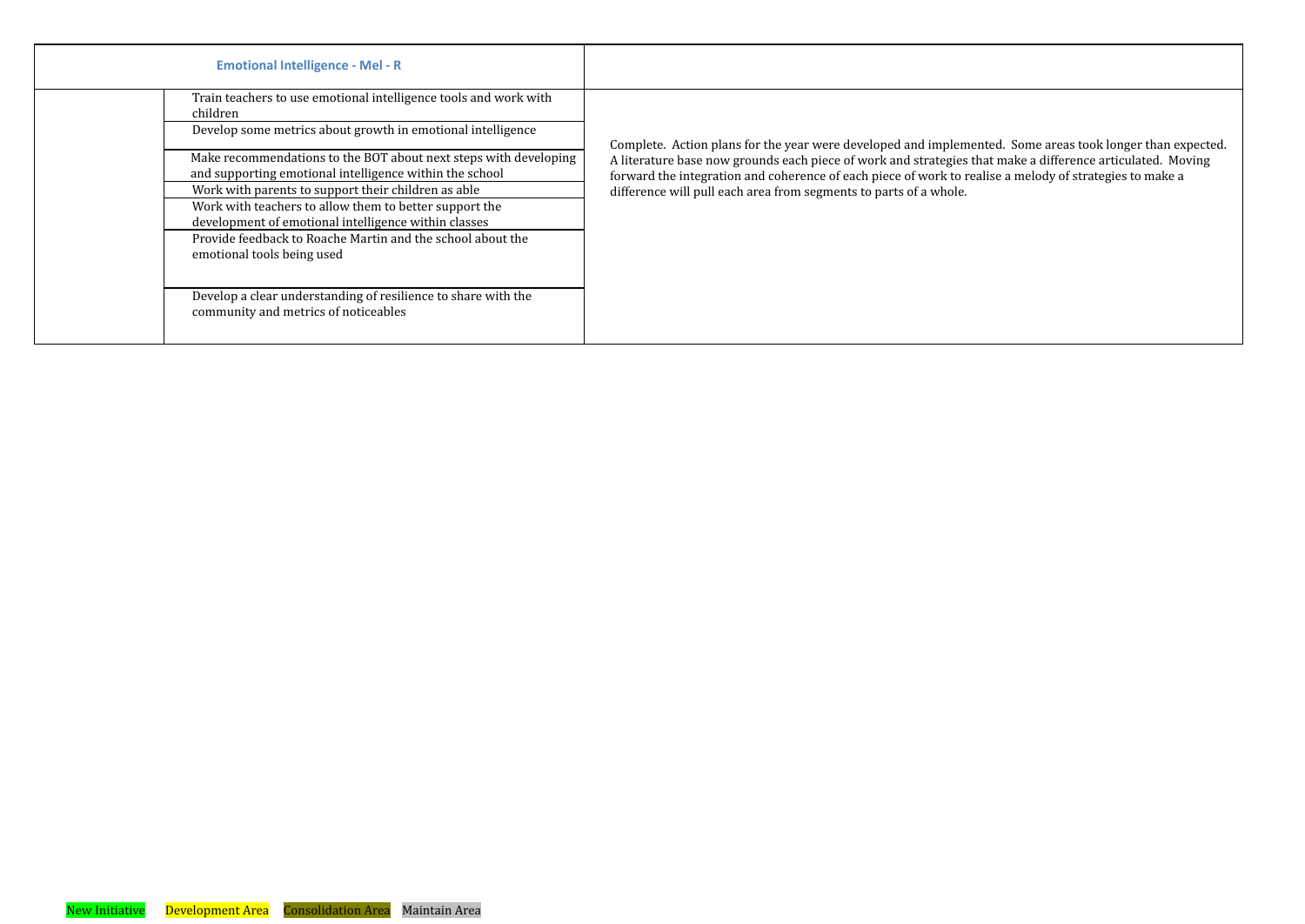| Leveraging digital tools to enhance and extend learning opportunities - Christy - R            |                                                                                                                                                                                                              |                                                                                                                                                                                                                                                                                                                                                                                                                                                                                      |
|------------------------------------------------------------------------------------------------|--------------------------------------------------------------------------------------------------------------------------------------------------------------------------------------------------------------|--------------------------------------------------------------------------------------------------------------------------------------------------------------------------------------------------------------------------------------------------------------------------------------------------------------------------------------------------------------------------------------------------------------------------------------------------------------------------------------|
| arise.                                                                                         | Assist teachers with basic technical support to solve issues that                                                                                                                                            |                                                                                                                                                                                                                                                                                                                                                                                                                                                                                      |
| mahi.                                                                                          | Develop a replacement asset and development plan to safeguard<br>digital infrastructure currently in place to allow for budgeting.<br>Upskill teachers with ways to use digital tools to support focus group | In addition to the other pieces of work in this area, a significant piece of work has been the completion of a plan to<br>replace our devices across the school and upskill teachers. A MDM is being put in place to easily maintain and<br>monitor the devices in a way that supports expansion. The internet filtering service had minimal impact across the<br>school and very little uptake. We will not continue with the filtering service in 2020 as the Network for Learning |
| layer of security for children at school and home<br>internet safety while using their devices | Put in place an internet filtering service to provide an additional<br>Educate parents as to how they can support their children with                                                                        | solution is sufficient.                                                                                                                                                                                                                                                                                                                                                                                                                                                              |

<span id="page-11-0"></span>

| <b>Second Language</b><br><b>Options - Leesa - R</b> | The community survey in 2014 indicated that<br>parents would like to see second language options<br>explored for children across the school. | Explore what second language opportunities for students exist.                                             | On going. There is no call fi<br>There is interest from famil<br>the school. |
|------------------------------------------------------|----------------------------------------------------------------------------------------------------------------------------------------------|------------------------------------------------------------------------------------------------------------|------------------------------------------------------------------------------|
|                                                      |                                                                                                                                              | Pursue ways to effectively integrate these opportunities into the<br>opportunities available for children. |                                                                              |

On going. There is no call from families to pursue this as a priority. There is interest from families to strengthen Te Reo Waikato within

loyed a sport co-ordinator at a cost of \$14

 $\log$  equipment for children to use during

xperiences were provided to children to ng codes.

|                             |                                                                                                                                           | Complete. The School empl                            |
|-----------------------------|-------------------------------------------------------------------------------------------------------------------------------------------|------------------------------------------------------|
| <b>Kiwisport Initiative</b> | Employ a sport coordinator to help create pathways for children into                                                                      | 000.                                                 |
|                             | sport.                                                                                                                                    |                                                      |
|                             | Provide Sporting Opportunities for children to engage in a range of<br>sporting and physical exercise actives during both class and break | PE budget supplied sporting<br>class and break time. |
|                             | times.                                                                                                                                    |                                                      |
|                             |                                                                                                                                           | A range of Sport Waikato ex                          |
|                             | Continue to use funds to purchase sporting equipment for chidren to<br>use across the school.                                             | engage in a range of sportin                         |
|                             |                                                                                                                                           |                                                      |
|                             |                                                                                                                                           |                                                      |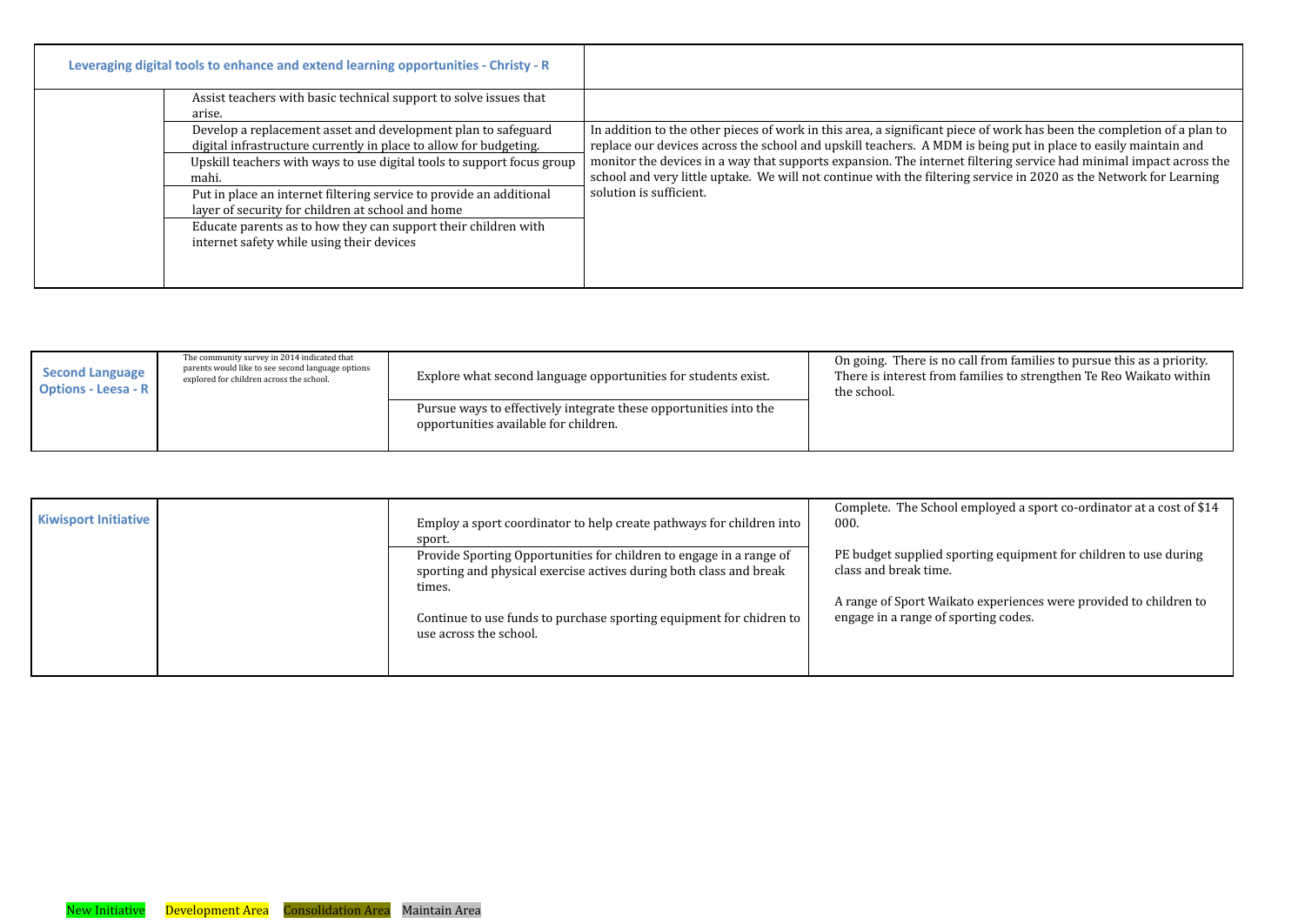<span id="page-12-0"></span>

|                                                                                                                                                                                                                      | <b>Development of Outdoor learning areas - Mike - R</b>                                       |             |
|----------------------------------------------------------------------------------------------------------------------------------------------------------------------------------------------------------------------|-----------------------------------------------------------------------------------------------|-------------|
| As we explore learner agency and self regulated<br>learners, we become increasingly aware of the<br>opportunities physical spaces both inside and                                                                    | Development of a water play based learning area to support play<br>based learning programs.   | Complete    |
| outside of the classroom bring.<br>Recent learning about cognitive development and<br>appropriate learning contexts for early learners                                                                               | Development of a provocation based learning areas to support play<br>based learning programs. | Complete    |
| highlights the opportunities that present when<br>learners are engaging in environments the provoke<br>learning conversations, problem solving interactions<br>and development of self efficacy and success for all. | Development of a "Kawa" garden area to deepen our<br>interconnectedness to a bi-cultural NZ   | Not started |
| Physical restraints of classroom size are nullified<br>when we can exploit outdoor learning spaces.                                                                                                                  |                                                                                               |             |
| Development of outdoor learning spaces allows<br>children to engage in the creation and maintenance<br>of learning spaces that can include rich cultural<br>identity.                                                |                                                                                               |             |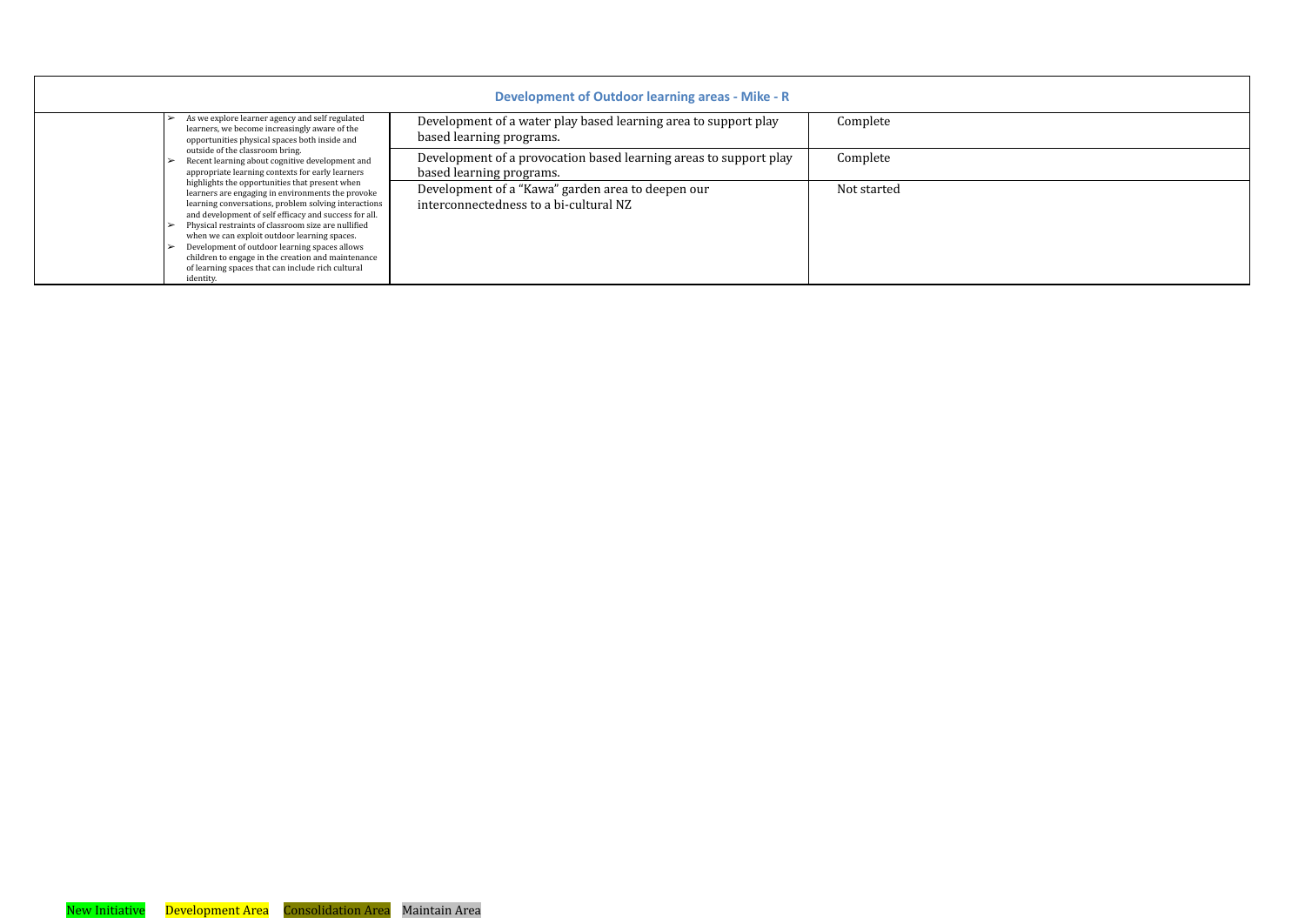<span id="page-13-0"></span>

|                                                        |                                                                                                                                                                                                                         | <b>Team health - Mike - R</b>                                                                         |                                                                                     |
|--------------------------------------------------------|-------------------------------------------------------------------------------------------------------------------------------------------------------------------------------------------------------------------------|-------------------------------------------------------------------------------------------------------|-------------------------------------------------------------------------------------|
|                                                        | Healthy teams multiply intelligence.<br>➤<br>Many aspects of a normal team derail team health<br>➤<br>through the way they deal with conflict, manage time.<br>Leadership that supports team health is going to be<br>➤ | Continually bring team health to the forefront of effective<br>leadership.                            | 1. Complete. Book study tl<br>effective leadership prac<br>Complete. Results indica |
| central to maximising student achieving possibilities. | Develop a questionnaire that illuminates team health                                                                                                                                                                    | Complete.<br>3.<br>Complete<br>4.                                                                     |                                                                                     |
|                                                        |                                                                                                                                                                                                                         | Insert team health as a core component of leadership job<br>3.<br>descriptions                        | Complete<br>Complete<br>6.                                                          |
|                                                        |                                                                                                                                                                                                                         | Explore ways to maximise meeting effectiveness.<br>4.                                                 | 7. Complete / ongoing                                                               |
|                                                        |                                                                                                                                                                                                                         | Social Club organises at least one staff function per term.<br>5.                                     |                                                                                     |
|                                                        |                                                                                                                                                                                                                         | 6. Opportunities for staff to socialise at the end of the week.                                       |                                                                                     |
|                                                        |                                                                                                                                                                                                                         | Activities planned for during school time to bring staff together<br>7.<br>to socialise and have fun. |                                                                                     |

<span id="page-13-1"></span>

|                                                                                                                                                                                                                                                                                                                                                                                                                                                                                                       | <b>Onboarding of new staff members - Leesa - R</b>                                                                                                                                 |                                                                         |
|-------------------------------------------------------------------------------------------------------------------------------------------------------------------------------------------------------------------------------------------------------------------------------------------------------------------------------------------------------------------------------------------------------------------------------------------------------------------------------------------------------|------------------------------------------------------------------------------------------------------------------------------------------------------------------------------------|-------------------------------------------------------------------------|
| As the school roll continues to grow, and we develop<br>leaders who will take up opportunities in other<br>schools the regularity of new staff members increases.<br>Maintaining the strengths of the school can only be<br>maintained through effective onboarding systems.<br>With a school the size of Leamington there will<br>always be people coming and going so effective<br>onboarding will be essential to maintain previous<br>lessons learnt and to retell our stories of<br>development. | Induction of new staff members through a coaching and mentoring<br>model<br>$\mathsf{O}$<br>Cogs<br>Virtues<br>Progressions<br>Language of learning<br><b>PLIC</b><br>$\mathsf{O}$ | Ongoing - we set things up<br>supporting this. This is an a<br>in 2020. |
|                                                                                                                                                                                                                                                                                                                                                                                                                                                                                                       | Redesign of Onboarding processes in the form of a passport of capture<br>and support understanding of leamington tikanga.                                                          |                                                                         |
|                                                                                                                                                                                                                                                                                                                                                                                                                                                                                                       | Spend time with new teachers to find what we can learn from other<br>schools they have been in to enhance our practice.                                                            |                                                                         |
|                                                                                                                                                                                                                                                                                                                                                                                                                                                                                                       | Support new leaders in their roles to reflect on effective leadership<br>practice that multiplies the potential of those they work with                                            |                                                                         |

Ongoing - we set things up in this space but then lost sight of intentionally supporting this. This is an area we need to strengthen and follow through

this year was effective in continually talking about effective leadership provide the leadership provided the continuity of the continuity of the set of the set of  $\epsilon$ cate that team health and morale are high.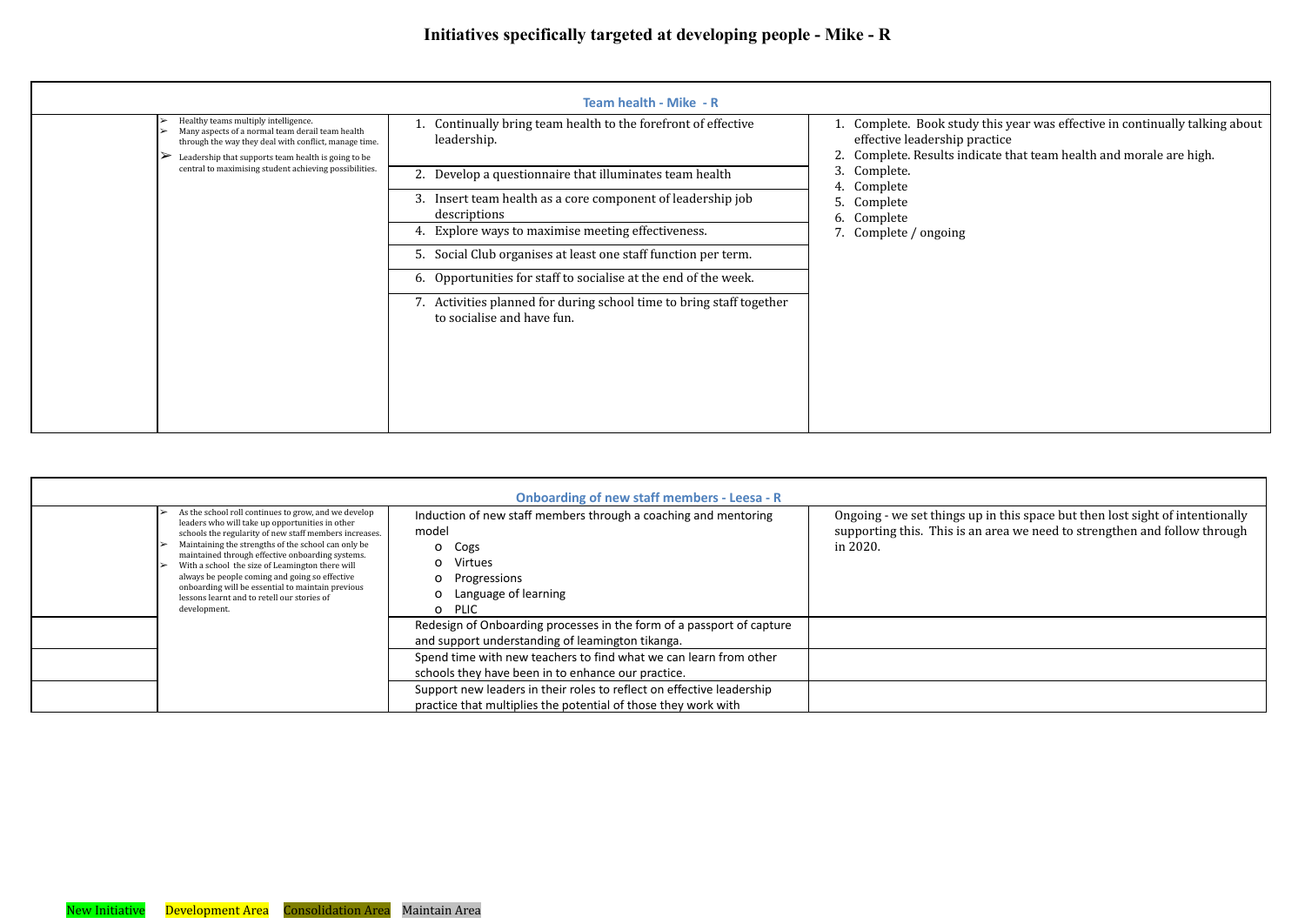<span id="page-14-0"></span>

|                                                                                                                                                             | Coaching - Develop a team of coaches to support inquiry across the school - Mike - R                 |                                                                                                          |
|-------------------------------------------------------------------------------------------------------------------------------------------------------------|------------------------------------------------------------------------------------------------------|----------------------------------------------------------------------------------------------------------|
| We have found that coaching that illuminates the<br>impact of practice through the voice of the learner<br>has the potential to cause significant shifts in | Develop a team of teachers as new coaches to support other<br>teachers in their inquiry of practice. | This has taken a different direction through the ye<br>Thinking Partners. Each teacher is now involved i |
| practice.<br>Strengthening and extending a team of coaches<br>through the school so that every teacher thinks                                               | Privilege times for teachers to coach and be coached                                                 | relationship which acts much the same as a coachi<br>people support each other in this process is going. |
| through a coaching mindset will strengthen our<br>inquiry of practice.                                                                                      | Privilege supporting those who wish to become accredited coaches                                     |                                                                                                          |
|                                                                                                                                                             | Collecting voice of students about impact of practice to support<br>coaching conversation            |                                                                                                          |

This has taken a different direction through the year with the establishment of Thinking Partners. Each teacher is now involved in a thinking partner relationship which acts much the same as a coaching model. Strengthing how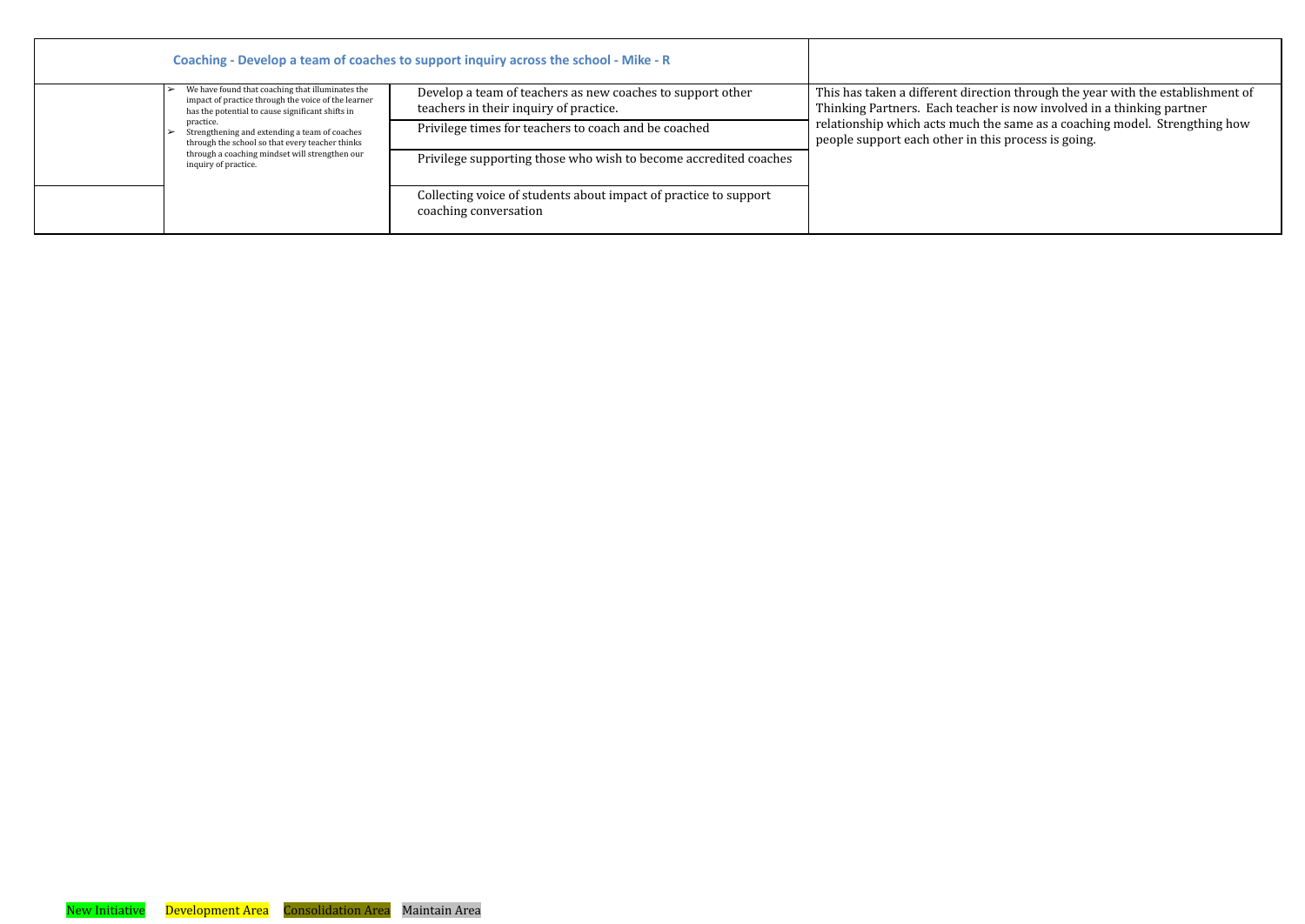# **Initiatives specifically designed to strengthen learning links with community - Mike - R**

<span id="page-15-1"></span><span id="page-15-0"></span>

|                                                                                                                                                                                  | Partnering with community to help develop shared understanding of the things they would notice around Leamington School -<br>Mike - R                  |                                                 |
|----------------------------------------------------------------------------------------------------------------------------------------------------------------------------------|--------------------------------------------------------------------------------------------------------------------------------------------------------|-------------------------------------------------|
| With the many changes happening in education,<br>keeping parents involved, informed and shaping<br>the future of our school is critical to continual<br>community ownership.     | Oversee the development and implementation of a communication<br>plan that includes face to face meetings, web resources, newsletter<br>resources etc. | Ongoing. This has been inc<br>moving into 2020. |
| Parents as ambassadors to the community of the<br>educational benefits and innovations of the school<br>is critical to the school being central to the<br>community endorsement. | Engaging parents and BOT in the impact of school focus areas                                                                                           |                                                 |

<span id="page-15-2"></span>

| <b>Cambridge Community of Learning - Mike - R</b> |                                                                                                                                                                                       |                                                                                                              |                                                                      |
|---------------------------------------------------|---------------------------------------------------------------------------------------------------------------------------------------------------------------------------------------|--------------------------------------------------------------------------------------------------------------|----------------------------------------------------------------------|
|                                                   | Involvement in Cambridge<br>$\blacktriangleright$<br>Community of Learning to help<br>support Leamington Learner<br>vision for school and wider into<br>the community and support all | Develop collaboration between schools to challenge the "tribal" way of<br>thinking about individual schools. | This has taken an interesting tv<br>is now a lack of clarity about w |
|                                                   | learners educational pathways.                                                                                                                                                        | Engagement with the strategic direction of the Kaahui ako                                                    |                                                                      |

This has taken an interesting twist in 2019. With a changing of the guard there is now a lack of clarity about what the shared focus will be moving forward.

g the new BOT is now positioned to take forward.

<span id="page-15-3"></span>

| Keeping the Community informed of developments within<br>and across the school is a priority with all the changes<br><b>BOT</b><br>happening both with property and educational practice.<br><b>Communication</b><br>with the<br><b>Community</b> | BOT Newsletter each term. | Ongoing - this is something |
|---------------------------------------------------------------------------------------------------------------------------------------------------------------------------------------------------------------------------------------------------|---------------------------|-----------------------------|
|---------------------------------------------------------------------------------------------------------------------------------------------------------------------------------------------------------------------------------------------------|---------------------------|-----------------------------|

cluded in our new strategic plan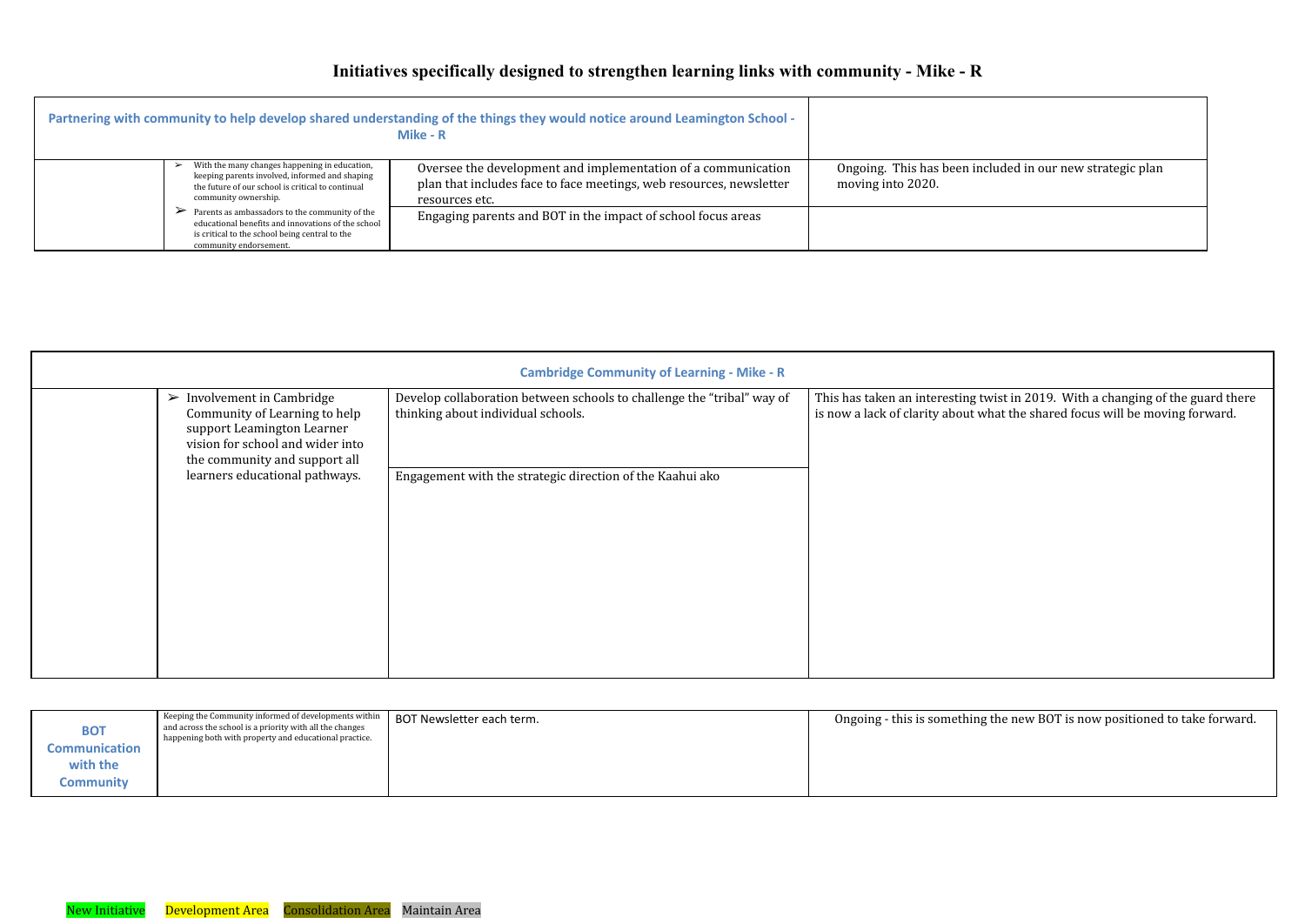New Initiative Development Area Consolidation Area Maintain Area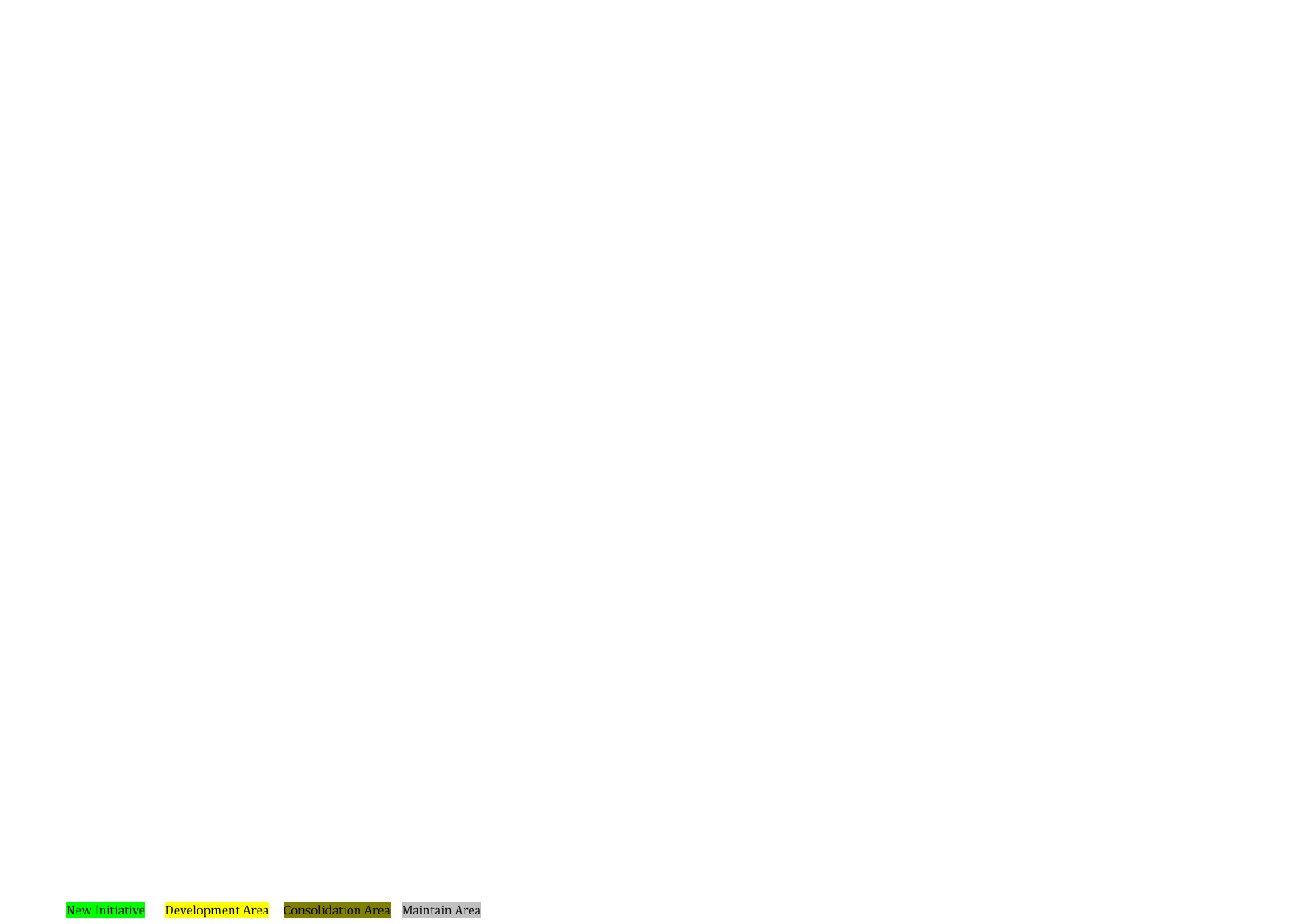# **Initiatives specifically targeted at developing opportunities for children and families - Leesa - R**

<span id="page-17-1"></span><span id="page-17-0"></span>

| <b>Head Lice</b> | The Community survey from 2013 received a clear<br>indication from the community that they wanted a<br>proactive response to dealing with Head lice. | Put in place a proposed procedure to check head lice routinely<br>across the school<br>Inform community via newsletter procedures in place for Head Lice<br>and actions being taken to be proactive | Ongoing |
|------------------|------------------------------------------------------------------------------------------------------------------------------------------------------|-----------------------------------------------------------------------------------------------------------------------------------------------------------------------------------------------------|---------|
|                  |                                                                                                                                                      |                                                                                                                                                                                                     |         |

<span id="page-17-2"></span>

| <b>Sports</b><br><b>Co-ordinator</b> | Sport continues to be a priority for the community.<br>The 2016 survey indicated support from the<br>community for a sport co-ordinator.<br>The BOT has ring fenced money to appoint a sport<br>co-ordinator to help enhance sporting opportunities | Monitor effectiveness of sport co-coordinator and develop a measure of<br>success.  | Complete / Ongoing. More<br>children are involved in sport<br>outside the school. |
|--------------------------------------|-----------------------------------------------------------------------------------------------------------------------------------------------------------------------------------------------------------------------------------------------------|-------------------------------------------------------------------------------------|-----------------------------------------------------------------------------------|
|                                      | within the school.                                                                                                                                                                                                                                  | Monitor impact of opportunities for children to engage in sporting<br>opportunities |                                                                                   |

<span id="page-17-5"></span>

| <b>International</b> | In recent times there has been increased interest from<br>International Students to enroll at Leamington School | Develop a clear strategy for the place of International Students | Ongoing |
|----------------------|-----------------------------------------------------------------------------------------------------------------|------------------------------------------------------------------|---------|
|                      | The school has to engage in a conversation to                                                                   |                                                                  |         |
| <b>Students</b>      | determine the strategic place of International                                                                  |                                                                  |         |
|                      | Students                                                                                                        |                                                                  |         |

<span id="page-17-3"></span>

|              | Sport continues to be a vitally important area of the<br>school. In recent times the school has experienced | Successful running of Sporting Body Committee.                                                                        | Complete |
|--------------|-------------------------------------------------------------------------------------------------------------|-----------------------------------------------------------------------------------------------------------------------|----------|
| <b>Sport</b> | success on the sporting field, with many children<br>playing sport both during and after school.            | Variety of sports taking place across the school with the aim to have<br>all children involved in sport of some type. |          |

<span id="page-17-4"></span>

# **Initiatives specifically targeted at essential school infrastructure and operations - Mike - R**

<span id="page-17-7"></span><span id="page-17-6"></span>

| <b>Funky Kids Club</b><br><b>Journal</b> | Before and Afterschool care continues to be an<br>important service within the school for parents.<br>Continuing to monitor the effectiveness of this<br>program ensures parents can use this service with<br>confidence.<br>This service has continued to grow in recent years | Overall Supervision of the liaison between FKC and Leamington<br>School<br>Overall development of the FKC program to bring closer alignment<br>with learning program experienced within the school | Complete - the employment of a<br>leader who works at FKC has seen<br>a significant shift in the way the<br>program runs and its effectiveness |
|------------------------------------------|---------------------------------------------------------------------------------------------------------------------------------------------------------------------------------------------------------------------------------------------------------------------------------|----------------------------------------------------------------------------------------------------------------------------------------------------------------------------------------------------|------------------------------------------------------------------------------------------------------------------------------------------------|
|                                          | asking for a rethink of the way the FKC is supported<br>within the school                                                                                                                                                                                                       | Appraisal of staff using a modified Progressions format to be<br>developed in 2018                                                                                                                 | Ongoing                                                                                                                                        |
|                                          |                                                                                                                                                                                                                                                                                 | Employment of new staff members to cater for increasing numbers<br>of students.                                                                                                                    | Ongoing                                                                                                                                        |